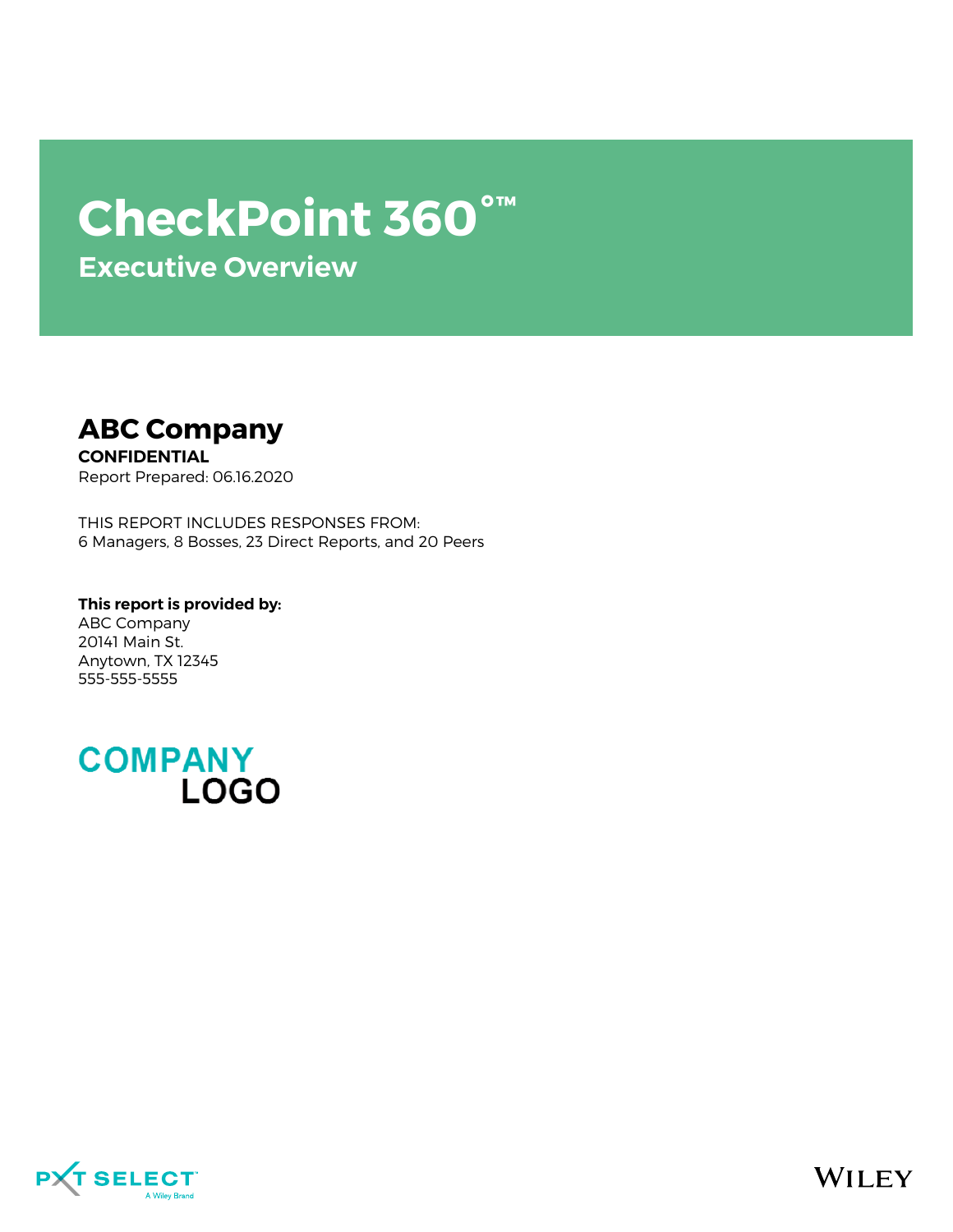## THE CHECKPOINT 360°™ SYSTEM

The purpose of the CheckPoint 360 $^{\circ\!\text{m}}$  System is to identify leadership as viewed by certain groups of individuals who know and have had the opportunity to observe the manager in the work setting. This is accomplished with the collection of ratings from different sets of observers: Self (the Manager), Bosses, Direct Reports, and Peers.

There are 70 leadership behaviors presented as survey items. These 70 items are grouped into 18 Skill Sets which further group into 8 Universal Management Competencies. Each rater reports their experience of observing the manager with a rating on each of the items.

In the 70 CheckPoint survey items the raters chose between six possible choices. Based on their observations they indicated the percentage of time they felt the manager displayed each behavior. The sixth choice was "No Opportunity," which was selected when the rater had no opportunity to observe the listed behavior and thus could not provide a meaningful response. These six possible responses were:

| Rating                  | <b>Description</b>                      | <b>Percentage of Time</b> |
|-------------------------|-----------------------------------------|---------------------------|
| 1                       | <b>Almost Never</b>                     | $0 - 10%$                 |
| $\overline{2}$          | Seldom                                  | 11 - 39%                  |
| $\overline{\mathbf{3}}$ | Sometimes                               | 40 - 60%                  |
| 4                       | Usually                                 | $61 - 89%$                |
| 5                       | Almost Always                           | 90 - 100%                 |
| N                       | No opportunity to observe this behavior |                           |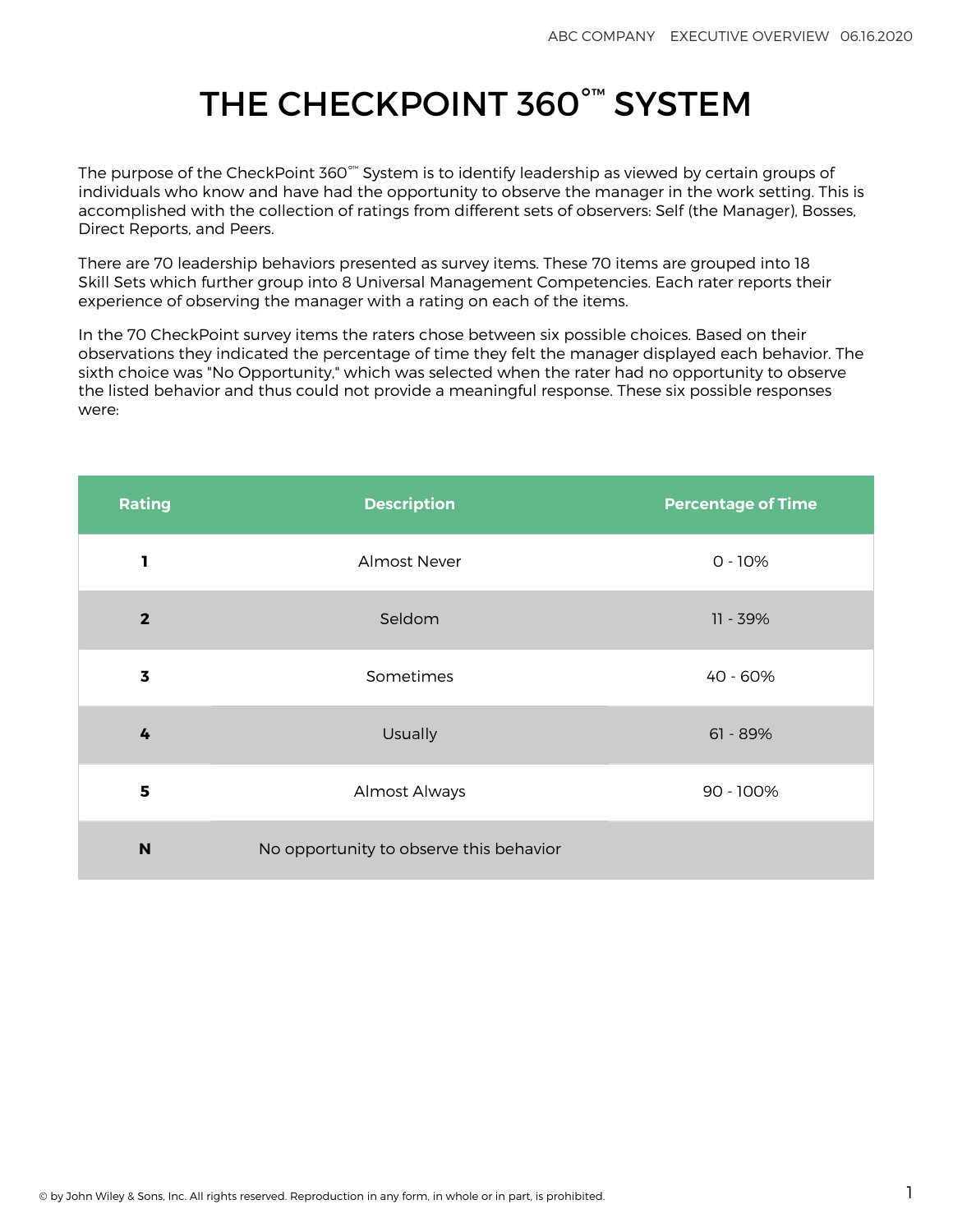There are 18 Skill Sets that are critical for success in most supervisory positions. They are grouped into 8 Universal Management Competencies. When a manager frequently displays certain behaviors which are a part of these Management Competencies, they are typically identified as effective and successful managers.

The 8 Universal Management Competencies and their 18 Skill Sets are listed below.

#### **1. Communication**

- Listens to Others
- Processes Information
- Communicates Effectively

#### **2. Leadership**

- Instills Trust
- Provides Direction
- Delegates Responsibility

#### **3. Adaptability**

- Adjusts to Circumstances
- Thinks Creatively

#### **4. Relationships**

- Builds Personal Relationships
- Facilitates Team Success

#### **Favorable Zone:**

### **5. Task Management**

- Works Efficiently
- Works Competently

#### **6. Production**

- Takes Action
- Achieves Results

#### **7. Development of Others**

- Cultivates Individual Talents
- Motivates Successfully

#### **8. Personal Development**

- Displays Commitment
- Seeks Improvement

The Favorable Zone was identified by analysis of the data from a wide range of industries and organizations. This analysis showed that on the CheckPoint 360°™ those managers who had been identified as "good managers" by their respective company typically achieved an average rating of 3.5 to 4.25 when rated by others who knew the manager's work behavior. This established the range of scores for the Favorable Zone on the CheckPoint 360™ and is referenced in subsequent pages of this report.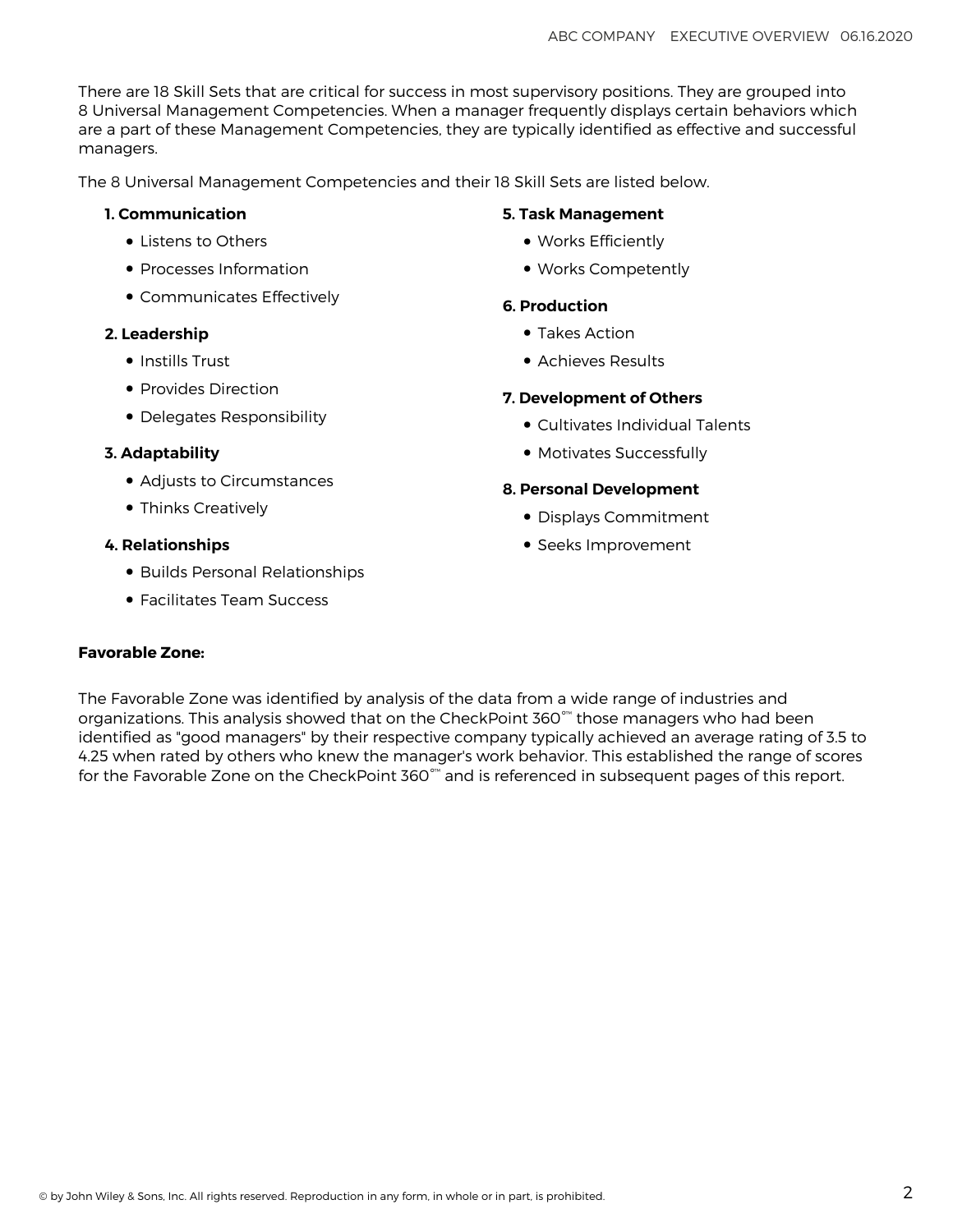### INTRODUCTION TO THE EXECUTIVE OVERVIEW

This report presents a summary view of the CheckPoint 360 $^{\circ\!\!\!\!\sim}$  recently completed by 6 Managers and their 8 Bosses in your organization. In addition, 23 Direct Reports, and 20 Peers participated in this survey. These results should be used to facilitate a manager's focus as they work with their boss to implement a unique plan for Leadership Development.

The collected ratings were analyzed to produce three useful indicators of the leadership strengths of your group:

- **1. [Leadership Team Alignment](#page-4-0)**: An important aspect of a business relationship is the degree of alignment between Managers and their respective Bosses regarding the skills critical for success. Both the Managers and their Bosses were presented with the 18 Skill Sets and asked to select the six Skill Sets they felt were most critical for success in the position. The extent that a Manager and a Boss agreed on which of the 18 Skill Sets are most critical to success is reflected in the Leadership Team Alignment percentage. An absolute agreement between a Manager and their Boss would be 100%. If they each selected six different Skill Sets the percent of alignment would be 0%. This alignment is an excellent indicator of the effectiveness of communication among your leaders. A high average percentage alignment here suggests a common view of the skills necessary to be a successful manager.
- **2. [Organizational Competency Development Summary](#page-5-0)**: This is an overall summary of how the Managers were rated by their Bosses, Direct Reports, and Peers on each of the 8 Management Competencies. The information is presented with the percentage of all ratings that fell below the Favorable Zone indicated in red and the percentage of all ratings that were in or above the Favorable Zone shown in green.
- **3. [Organizational Skill Set Development Summary](#page-6-0)**: Each Management Competency is made up of two or more of the 18 Skill Sets used to rate a Manager's actual behaviors. After each rater has indicated the frequency a Manager expresses these important behaviors in the actual work situation, an average rating is reported for each Skill Set. This provides a look at the percentage of your Managers who fall below the Favorable Zone on each Skill Set shown in red.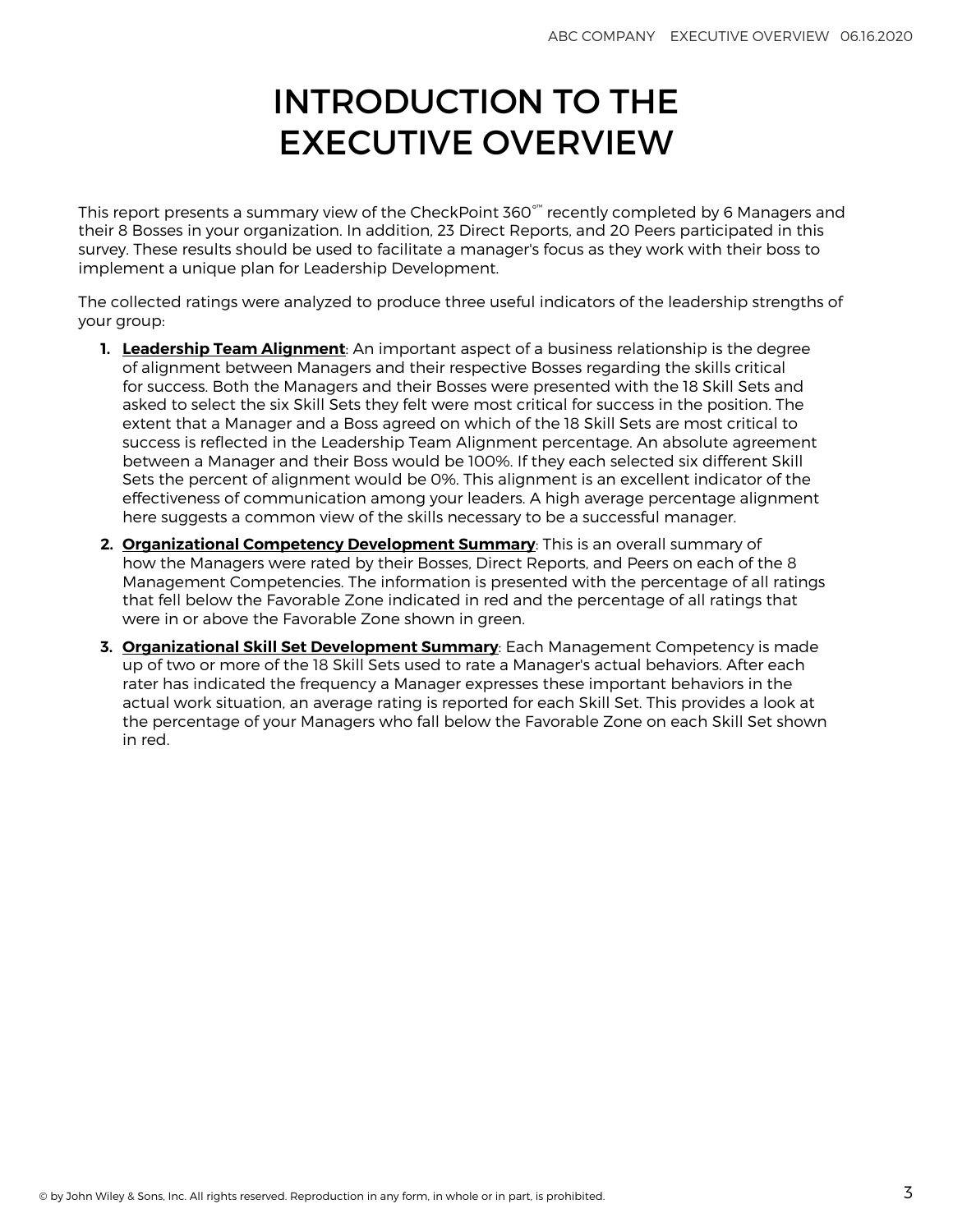### LEADERSHIP TEAM ALIGNMENT

<span id="page-4-0"></span>The 6 Managers and their Bosses were presented with the 18 Skill Sets and each identified the 6 Skill Sets they considered to be most critical to success for the manager's job. The Overall Leadership Team Alignment represents the degree of alignment between each Manager and their respective Bosses averaged together to provide an overall rating. Shown to the right are the percentage of Managers and their Bosses selecting each Skill Set as a Critical Skill Set. These Skill Sets are presented in descending order based on the combined frequency of selection by both Managers and Bosses.

#### Overall Leadership Team Alignment – 31%

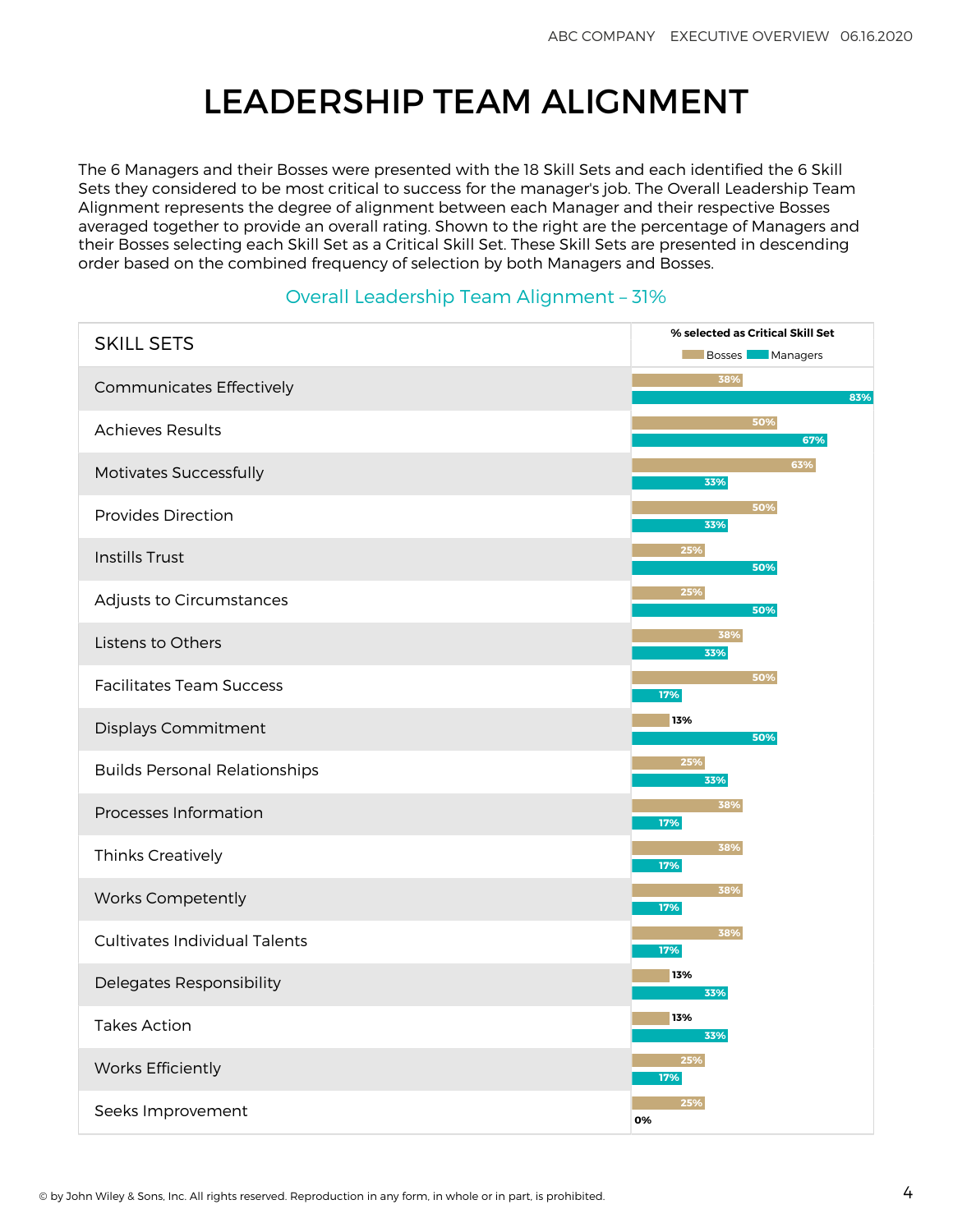### <span id="page-5-0"></span>ORGANIZATIONAL COMPETENCY DEVELOPMENT SUMMARY

This table represents an overall average of how the Managers were rated by their Bosses, Direct Reports, and Peers on each of the 8 Universal Management Competencies. The information is presented with the percentage of all ratings that fell below the Favorable Zone indicated in red and the percentage of all ratings that were in or above the Favorable Zone shown in green.

| UNIVERSAL MANAGEMENT COMPETENCIES                                                                                                                                                                                                                                                           | <b>Favorable Zone</b> |                           |
|---------------------------------------------------------------------------------------------------------------------------------------------------------------------------------------------------------------------------------------------------------------------------------------------|-----------------------|---------------------------|
|                                                                                                                                                                                                                                                                                             |                       | <b>Below</b> In and Above |
| Communication<br>Actively listens to the ideas and concerns of others. Analyzes information from varying<br>perspectives, establishes the pivotal element of an issue, and reaches a logical conclusion<br>through the process. Expresses ideas clearly, concisely, directly and willingly. | 41%                   | 59%                       |
| <b>Adaptability</b><br>Deals effectively with diverse work styles and in differing environments. Adjusts<br>constructively to setbacks and plans for change. Encourages creativity, innovation, and<br>risk-taking.                                                                         | 35%                   | 65%                       |
| Leadership<br>Has built a solid foundation of trust by leading through example. Clearly defines<br>expectations and charts the course for successful implementation. Delegates<br>appropriately, empowering others to manage challenges.                                                    | 33%                   | 67%                       |
| <b>Relationships</b><br>Is sensitive to the feelings of others and contributes to a positive, cooperative workplace.<br>Capably resolves conflicts and builds consensus while formulating goals and maximizing<br>use of team talent                                                        | 31%                   | 69%                       |
| <b>Production</b><br>Initiates action. Is assertive and decisive. Overcomes obstacles to achieve high-quality,<br>beneficial results.                                                                                                                                                       | 31%                   | 69%                       |
| <b>Task Management</b><br>Uses technology, resources and time efficiently. Learns quickly and applies current<br>information to appropriate tasks.                                                                                                                                          | 27%                   | 73%                       |
| <b>Development of Others</b><br>Coaches effectively and makes training available. Provides timely, objective performance<br>reviews. Gives recognition to top-notch work and extra effort. Is enthusiastic and<br>promotes positive attitudes.                                              | 27%                   | 73%                       |
| <b>Personal Development</b><br>Displays a high level of energy, persistence and a positive outlook. Learns from mistakes<br>and constructive criticism and continuously seeks ways to improve.                                                                                              | 27%                   | 73%                       |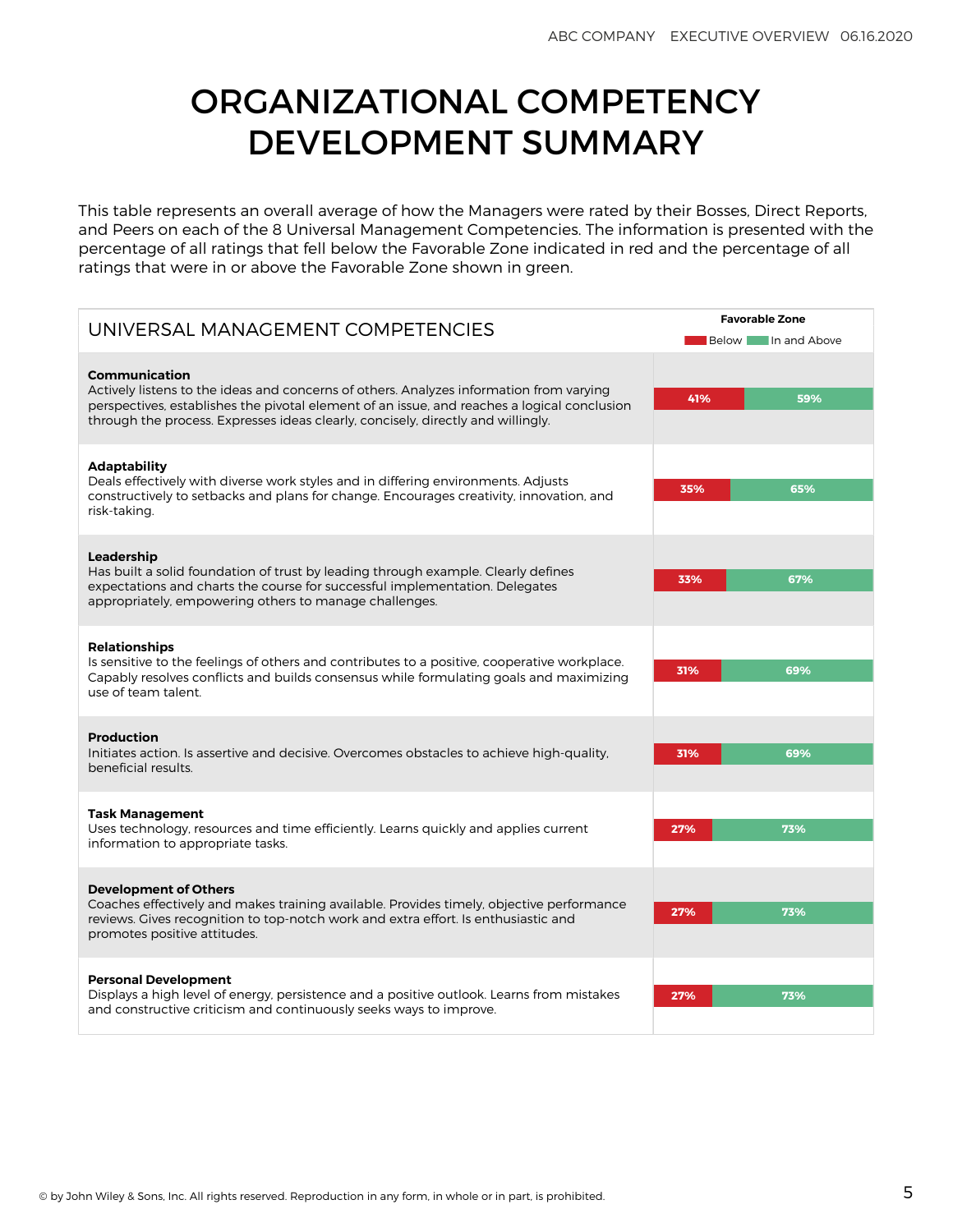### ORGANIZATIONAL SKILL SET DEVELOPMENT SUMMARY

<span id="page-6-0"></span>This table represents an overall average of how the Managers were rated by their Bosses, Direct Reports, and Peers on each of the 18 Skill Sets. The information is presented with the percentage of all ratings that fell below the Favorable Zone indicated in red and the percentage of all ratings that were in or above the Favorable Zone shown in green. These Skill Sets are presented in descending order based on the combined ratings below the Favorable Zone by both Managers and Bosses. Shown in the Critical Skill Ranking column is the ranking of each of the six Skill Sets that were rated as most critical for success by the Managers and the Bosses.

| Ranked Top Six<br><b>SKILL SETS (COMPETENCY)</b>                                                                                                                                                                                  |   | <b>Favorable Zone</b><br>Below In and Above |
|-----------------------------------------------------------------------------------------------------------------------------------------------------------------------------------------------------------------------------------|---|---------------------------------------------|
| <b>Listens to Others</b> (Communication): Encourages others to share their<br>ideas and concerns. Listens openly to all viewpoints without interrupting.<br>Summarizes information and verifies understanding.                    |   | 45%<br>55%                                  |
| Processes Information (Communication): Gets to the point. Evaluates<br>the pros and cons, as well as the short and long-range consequences, of<br>decisions. Develops logical, clear conclusions.                                 |   | 37%<br>63%                                  |
| <b>Communicates Effectively</b> (Communication): Expresses self clearly, both<br>in writing and in speaking. Is thorough, yet concise, and is consistently<br>straightforward. Readily shares information with others.            | ı | 37%<br>63%                                  |
| <b>Thinks Creatively</b> (Adaptability): Brings an imaginative approach to the<br>job, inspiring innovation, risk-taking, and creative problem-solving.                                                                           |   | 35%<br>65%                                  |
| <b>Facilitates Team Success</b> (Relationships): Resolves conflicts fairly in a spirit<br>of cooperation. Builds consensus and leads team in setting appropriate<br>goals. Recruits effectively and uses talents of group wisely. |   | 65%<br>35%                                  |
| <b>Delegates Responsibility</b> (Leadership): Delegates appropriate jobs to<br>appropriate people. Empowers others to work and solve problems on their<br>own.                                                                    |   | 33%<br>67%                                  |
| <b>Provides Direction</b> (Leadership): Establishes clear expectations and a<br>manageable workload. Plans the steps required to accomplish objectives,<br>while keeping focus on overall vision.                                 | 4 | 31%<br>69%                                  |
| <b>Adjusts to Circumstances</b> (Adaptability): Can adjust to people's diverse<br>work styles and to varying environments. Deals with setbacks constructively<br>and anticipates change.                                          | 6 | 69%<br>31%                                  |
| <b>Motivates Successfully</b> (Development of Others): Gives recognition<br>to people who produce excellent work and give extra effort. Has an<br>enthusiastic attitude that positively affects others.                           | 3 | 69%<br>31%                                  |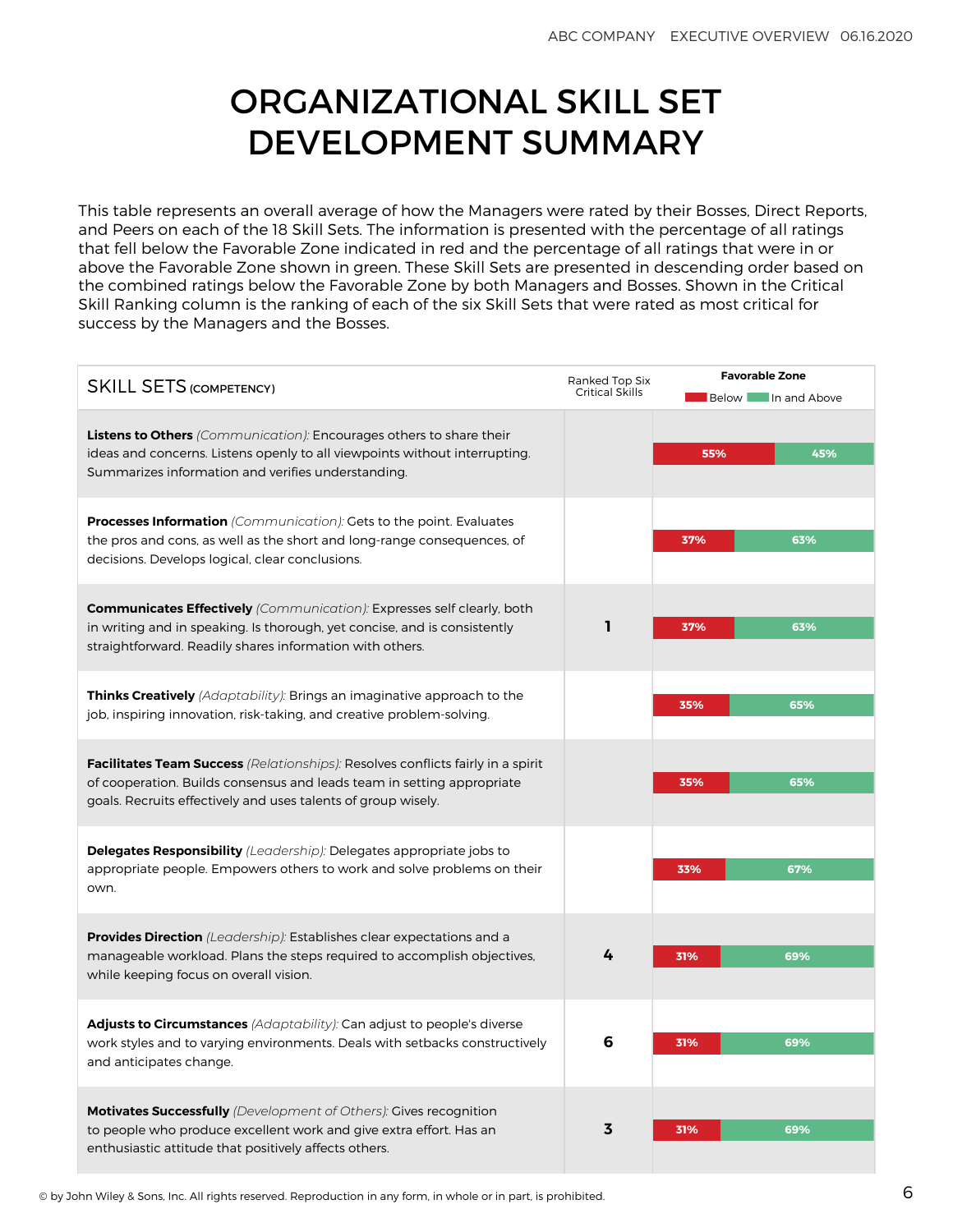| <b>SKILL SETS (COMPETENCY)</b>                                                                                                                                                                                          |                | <b>Favorable Zone</b><br><b>Below</b> In and Above |  |
|-------------------------------------------------------------------------------------------------------------------------------------------------------------------------------------------------------------------------|----------------|----------------------------------------------------|--|
| <b>Seeks Improvement</b> (Personal Development): Learns positive lessons from<br>mistakes and constructive criticism. Pursues resources to improve and<br>develop professionally. Sets no limits on personal potential. |                | 69%<br>31%                                         |  |
| <b>Instills Trust</b> (Leadership): Can be trusted to keep promises and<br>confidences. Is honest and ethical.                                                                                                          | 5              | 71%<br>29%                                         |  |
| <b>Builds Personal Relationships</b> (Relationships): Is considerate of others'<br>feelings, shows freedom from unfair biases and is tactful when giving<br>criticism. Remains composed under stress.                   |                | 71%<br>29%                                         |  |
| <b>Works Competently</b> (Task Management): Has mastered the fundamentals<br>of the job. Can quickly and competently apply new methods and new<br>information to appropriate tasks.                                     |                | 29%<br>71%                                         |  |
| Achieves Results (Production): Overcomes obstacles to achieve results that<br>set high standards for others and that positively impact the organization.                                                                | $\overline{2}$ | 29%<br>71%                                         |  |
| Takes Action (Production): Knows when the time is right to initiate action.<br>Handles problems with assertiveness and makes timely, firm decisions.                                                                    |                | 27%<br>73%                                         |  |
| <b>Cultivates Individual Talents</b> (Development of Others): Is an effective<br>coach and makes training available. Provides objective performance<br>feedback on a timely basis.                                      |                | 27%<br>73%                                         |  |
| Works Efficiently (Task Management): Makes efficient use of current<br>technology and wise use of outside resources. Avoids procrastination and<br>sets priorities.                                                     |                | 24%<br>76%                                         |  |
| <b>Displays Commitment</b> (Personal Development): Maintains a high level of<br>energy, perseveres and remains positive.                                                                                                |                | 24%<br>76%                                         |  |